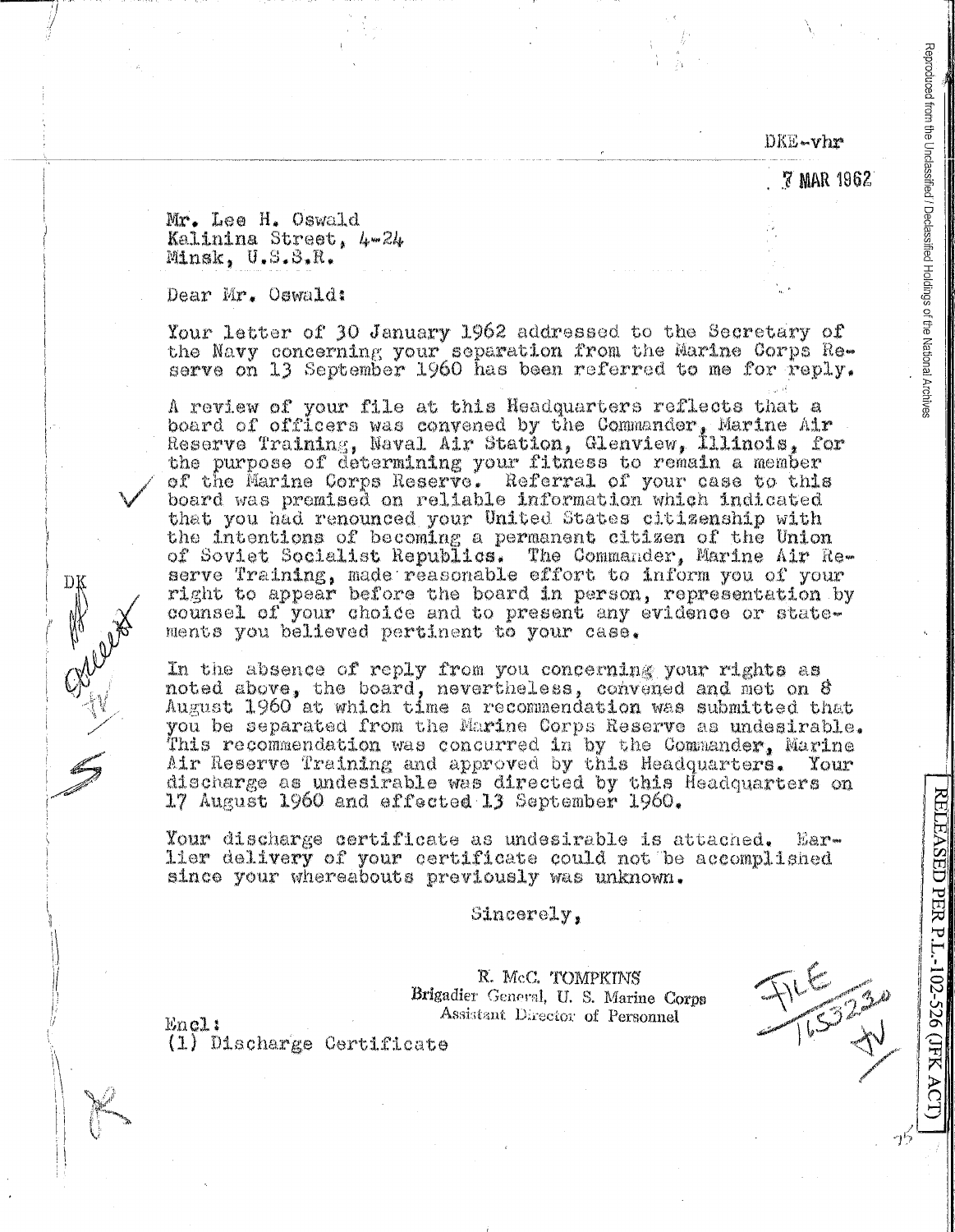| REVIEW OF DISCHARGE            |                                                                                                                                                                                                                                                                                                                                                                                                                                                                                                                                                                                                                                                                                                                                                                                                                                                                                                                                                                                           |                        |                                                                                                                                                                                                                                                                                      |                 |                                                                                         |                                                                                   |
|--------------------------------|-------------------------------------------------------------------------------------------------------------------------------------------------------------------------------------------------------------------------------------------------------------------------------------------------------------------------------------------------------------------------------------------------------------------------------------------------------------------------------------------------------------------------------------------------------------------------------------------------------------------------------------------------------------------------------------------------------------------------------------------------------------------------------------------------------------------------------------------------------------------------------------------------------------------------------------------------------------------------------------------|------------------------|--------------------------------------------------------------------------------------------------------------------------------------------------------------------------------------------------------------------------------------------------------------------------------------|-----------------|-----------------------------------------------------------------------------------------|-----------------------------------------------------------------------------------|
| NAVEXOS-2409 (REV. 6-61)       |                                                                                                                                                                                                                                                                                                                                                                                                                                                                                                                                                                                                                                                                                                                                                                                                                                                                                                                                                                                           |                        | DEPARTMENT OF THE NAVY<br>NAVY DISCHARGE REVIEW BOARD                                                                                                                                                                                                                                |                 |                                                                                         |                                                                                   |
| TO: SECRETARY OF THE NAVY      |                                                                                                                                                                                                                                                                                                                                                                                                                                                                                                                                                                                                                                                                                                                                                                                                                                                                                                                                                                                           | JAP:gjc                |                                                                                                                                                                                                                                                                                      |                 | DOCKET NO 8812                                                                          |                                                                                   |
| REVIEW OF THE DISCHARGE OF:    |                                                                                                                                                                                                                                                                                                                                                                                                                                                                                                                                                                                                                                                                                                                                                                                                                                                                                                                                                                                           | OSWAID, Lee Harvey     | Ex-Pfc 1653230<br>PETITIONER PRESENT                                                                                                                                                                                                                                                 | <b>USMC</b>     | CHARACTER OF DISCHARGE RECEIVED<br>UNDES(UNFIT)<br>RECORD OF PROCEEDINGS OF REVIEW MADE | DATE OF REVIEW                                                                    |
| <b>COUNSEL</b><br>_NONE        |                                                                                                                                                                                                                                                                                                                                                                                                                                                                                                                                                                                                                                                                                                                                                                                                                                                                                                                                                                                           |                        | $R$ NO<br><b>YES</b>                                                                                                                                                                                                                                                                 | YES             | $X$ NO                                                                                  | <u> 10Ju163</u>                                                                   |
|                                |                                                                                                                                                                                                                                                                                                                                                                                                                                                                                                                                                                                                                                                                                                                                                                                                                                                                                                                                                                                           |                        | <b>FINDINGS</b>                                                                                                                                                                                                                                                                      |                 |                                                                                         |                                                                                   |
| DATE OF ENTRY IN NAVAL SERVICE | <b>AGE</b>                                                                                                                                                                                                                                                                                                                                                                                                                                                                                                                                                                                                                                                                                                                                                                                                                                                                                                                                                                                | Time Tost: USdays HELD |                                                                                                                                                                                                                                                                                      |                 | <b>Recomputed</b><br>$3.94$ $4.1$                                                       | TRAITS<br>GCT<br>105                                                              |
| <u>240ct56</u>                 | 17/0<br>SUMMARY OF PETITIONER'S CLAIM: Petitioner requests recommendation for reenlistment, review of                                                                                                                                                                                                                                                                                                                                                                                                                                                                                                                                                                                                                                                                                                                                                                                                                                                                                     | 02Y 10M 17D            |                                                                                                                                                                                                                                                                                      | Pvt-Pfc-Pvt-Pfc |                                                                                         |                                                                                   |
| citizenship."                  | case and appropriate action. He submitted a brief which essentially states that his<br>discharge was improperly issued. Also included was pet's statement and two letters<br>from the U.S. Embassy, Moscow. As requested by pet, his lengthy statement was read<br>to the board. It contained his contention that the Undesirable Discharge Board found<br>against him primarily on the grounds that he went to USSR and allegedly renounced his<br>U.S. citizenship to become a citizen of that country. Pet denied this allegation and<br>claimed that since he had a choice of residence as an American citizen, such action<br>could not be judged as being fair or impartial. He further stated that he did not<br>violate any U.S. laws by his actions and quoted in part, an American Embassy, Moscow<br>letter which stated: "Meanwhile, your continued retention of your present Soviet<br>passport or an extension thereof does not prejudice in any way your claim to American |                        |                                                                                                                                                                                                                                                                                      |                 |                                                                                         | Reproduced from the Unclassified / Declassified Holdings of the National Archives |
| $1$ May $57$<br>$11$ Apr $58$  | USAFI; Grad 46/54 AvnFundScol, JAX and completed AC&WOperCrse, Keesler AFB.<br>Pro to PFC.<br>MACS-1, MAC-11, 1stMAW, FMF<br>SumCM                                                                                                                                                                                                                                                                                                                                                                                                                                                                                                                                                                                                                                                                                                                                                                                                                                                        |                        | Violate a lawful general order by having in his possession a pri-<br>vately-owned weapon that was not registered. Sent as appr: CHL<br>for 20 days and forf \$25.00 per mo for two mos and red to PVT.                                                                               |                 |                                                                                         |                                                                                   |
| 27Jun58                        | SumCM                                                                                                                                                                                                                                                                                                                                                                                                                                                                                                                                                                                                                                                                                                                                                                                                                                                                                                                                                                                     |                        | (Confinement suspended for $6 \text{ mos}$ etc., but vacated on 27Jun58)<br>1. Wrongfully use provoking words to a Staff NCO. (found guilty)<br>2. Assault a Staff NCO (found not guilty)<br>Sent as appr: CHL for 28 days and forf \$55.00 per mo for 1 month.                      |                 |                                                                                         |                                                                                   |
| 170ct58                        | SubUnit 1, H&MS 11, MAG-11, 1stMAW<br><b>SRB</b>                                                                                                                                                                                                                                                                                                                                                                                                                                                                                                                                                                                                                                                                                                                                                                                                                                                                                                                                          | $let$ t elbow.)        | JAG found that injury received by pet on 270ct57 as a result of<br>an accidental discharge of a weapon, was incurred in line of duty<br>and not result of misconduct. (Upon opening his locker, a.22<br>cal pistol fell to the floor and discharged, wounding pet in the             |                 |                                                                                         |                                                                                   |
| Imar59<br>$17$ Aug $59$        | MACS-9, MWHG, 3dMAW, AirFMFPac<br>Pro to PFC                                                                                                                                                                                                                                                                                                                                                                                                                                                                                                                                                                                                                                                                                                                                                                                                                                                                                                                                              |                        | Pet submitted a request for dependency discharge, by reason of hardship<br>on the part of his mother. Pet appeared before the Hardship/Dependency<br>discharge Board who recommended that he be released from active duty for<br>reason of dependency. Appr by CG, 3dMAW on 3lAug59. |                 |                                                                                         |                                                                                   |
|                                |                                                                                                                                                                                                                                                                                                                                                                                                                                                                                                                                                                                                                                                                                                                                                                                                                                                                                                                                                                                           |                        |                                                                                                                                                                                                                                                                                      |                 | (SEE ATTACHED SHEET)                                                                    |                                                                                   |

 $\hat{\boldsymbol{\gamma}}$ 

 $\hat{\boldsymbol{\beta}}$ 

 $\begin{array}{c} 1 \\ 1 \\ 2 \end{array}$ 

 $\ddot{\phantom{0}}$ 

ACT)

 $\zeta^*$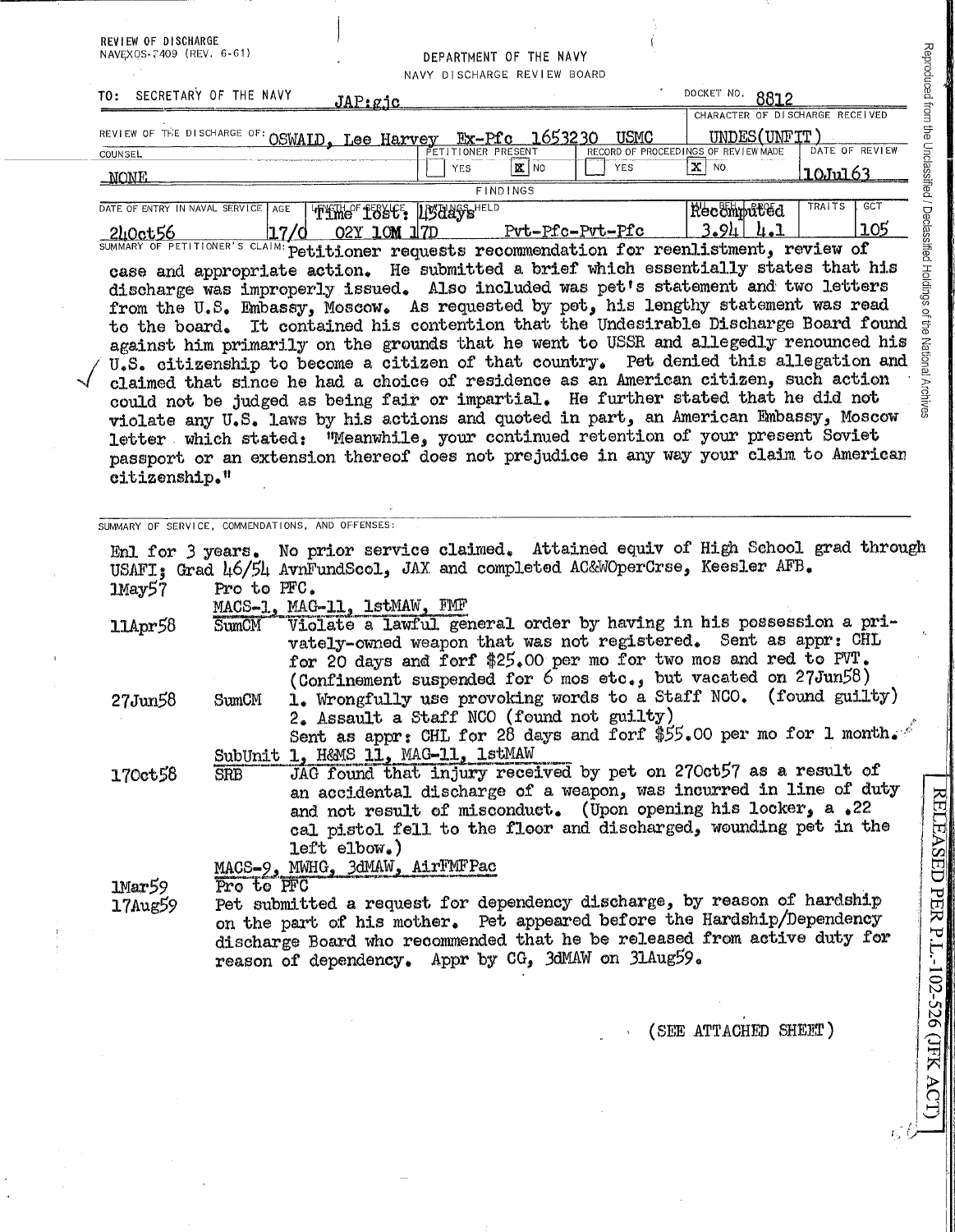| $JAP:g_1c$         |  |                                                                                                                                                                                                                                                                                  |         | $\mathbb{D}^{\mathcal{H}}$ | 8812                                     |
|--------------------|--|----------------------------------------------------------------------------------------------------------------------------------------------------------------------------------------------------------------------------------------------------------------------------------|---------|----------------------------|------------------------------------------|
| OSWALD, Lee Harvey |  | $Fx - Pfc$                                                                                                                                                                                                                                                                       | 1653230 |                            | <b>USMC</b>                              |
|                    |  | Summary of Service, Commendations and Offenses:<br>Ditchnology with the model of the company of the company of the company of the company of the company of the company of the company of the company of the company of the company of the company of the company of the company |         |                            | $\text{CONT}^{\dagger}$ (CONT $\text{'}$ |

11Sep59 Released from active duty (Honorable) and assigned to Ready Reserve, Class III. Transferred to MARTC, NAS, Glenview, Ill., for completion of 6 years obligated service ending 8Deo62.

MEDICAL RECORD: Contains nothing pertinent.

HQ, MARTC, NAS, Glenview, Ill.

- 29Jul60 Mobilization Planning Officer, recommended pet be discharged by reason of unfitness based on reliable information which indicated that pet had renounced his U.S. citizenship with the intentions of becoming a permanent citizen of the Union of Soviet Socialist Republics. Pet's case was heard (in absentia) by the Hardship, Retention and Desirability Board who recommended discharge by reason of unfitness. Pet was notified by certified mail that a board would convene to determine his fitness, and afforded him his rights. The correspondence was returned unclaimed. The findings, opinions and recommendations of the Board were approved by COMART on 9Aug60, and forwarded to CMC for final determination.
- l7Aug60 CMC approved and directed discharge.

13Sep6o Discharged by HQ, MARTC, NAS, Glenview, Ill., Auth para 10277.2f, MCM.

RELEASED PER P.L.-102-526 (JFK ACT)